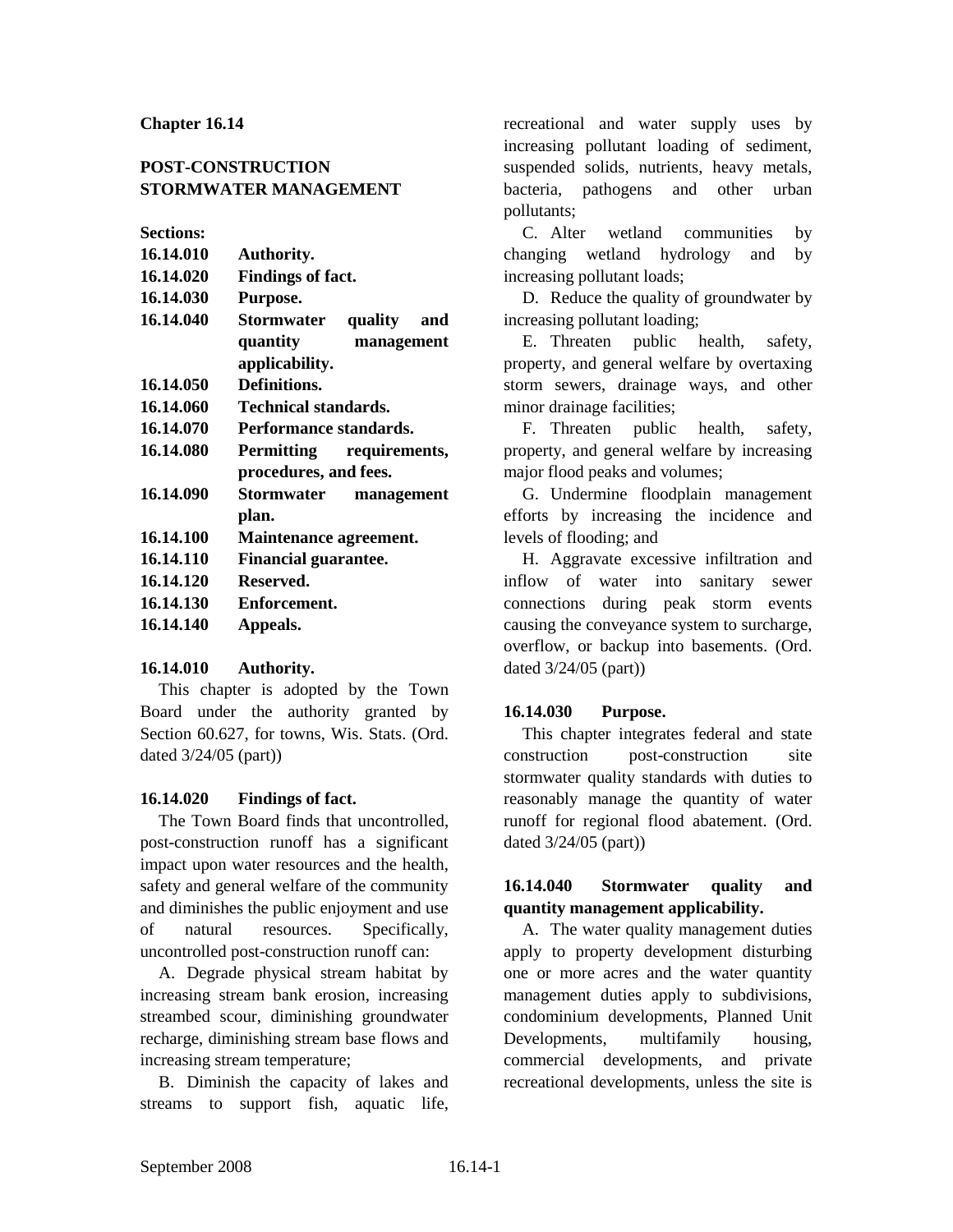exempt under subsection B, C, or D of this section.

B. A site meeting any one of the following criteria is exempt from stormwater quality requirements:

1. A redevelopment post-construction site with no increase in exposed parking lots or roads;

2. A post-construction site with less than ten (10) percent connected imperviousness based on complete development of the post-construction site, provided the cumulative area of all parking lots and rooftops is less than one acre;

3. Non-point discharges from agricultural facilities and practices;

4. Non-point discharges from silviculture activities;

5. Routine maintenance for project sites under five acres of land disturbance if performed to maintain the original line and grade, hydraulic capacity or original purpose of the facility;

6. Underground utility construction such as water, sewer, and fiber optic lines. This exemption does not apply to the construction of any aboveground structures associated with utility construction.

C. Water quantity management duties do not apply if:

1. Residential infill where the lot is five acres or less, the development is exclusively residential, the net increase in the area of impervious surface is less than twenty (20) percent of the area of the site; and each boundary of the site is contiguous to: sites that contain earlier development served by sanitary sewers, streets, or public water supply when the governmental unit receives the plans for the new development or parkland; or other public land, a utility rightof-way, or a watercourse;

2. Sites where the area of impervious surface after development will be five percent or less of the total area of the site;

3. Recreational trails if the trail is less than or equal to ten (10) feet in width and has a continuous pervious buffer at least five feet wide on each side, disregarding interruption by streets, driveways, or other impervious surfaces crossing the trail; or

4. Notwithstanding the applicability requirements in subsection  $(C)(1)$  of this section, this chapter applies to postconstruction sites of any size that, in the opinion of the project administrator, is likely to result in runoff that exceeds the capacity of the existing drainage facilities or the level of flooding protection in a watercourse that causes undue channel erosion, that increases water pollution by scouring or the transportation of particulate matter or that endangers property or public safety.

D. Town Board Exemption. The Town Board may, at its sole discretion, waive the requirements of this chapter for any development or activity.

E. Comity. State agencies should design and incorporate best management practices for surface water quality and stormwater quantity management for new impervious surfaces. The runoff management techniques should be the same as flood abatement plans and techniques utilized by local governments in the watershed. The lead agency preparing an environmental assessment for a federal or state project shall identify the mitigating runoff management techniques to prevent increases in peak flood flows from new impervious areas. (Ord. dated 3/24/05 (part))

# **16.14.050 Definitions.**

As used in this chapter:

"Administering authority" means the Town of Burlington or their designee, municipal employees under Section 60.627, Wis. Stats., as designated by the Town Board to administer this chapter.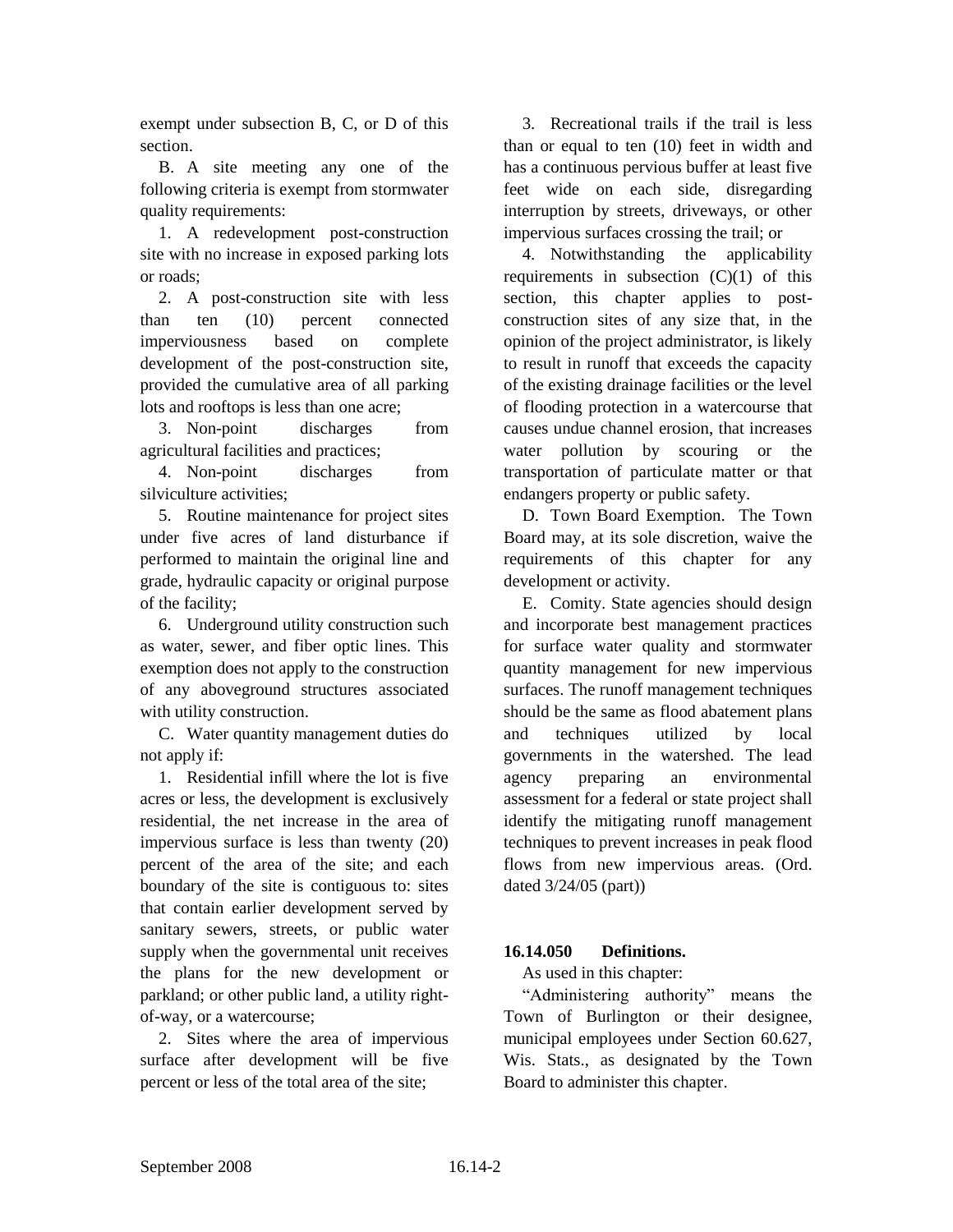"Agricultural facilities and practices" has the meaning given in Section 281.16, Wis. Stats.

"Average annual rainfall" means a calendar year of precipitation, excluding snow, which is considered typical.

"Best management practice" or "BMP" means structural or nonstructural measures, practices, techniques, or devices employed to:

1. Avoid or minimize sediment or pollutants carried in runoff to waters of the state; or

2. Manage the rate or volume of runoff.

"Business day" means a day the office of the project administrator is routinely and customarily open for business.

"Cease and desist order" means a courtissued order to halt land-disturbing construction activity that is being conducted without the required permit.

"Combined sewer system" means a system for conveying both sanitary sewage and stormwater runoff.

"Connected imperviousness" means an impervious surface that is directly connected to a separate storm sewer or water of the state via an impervious flow path.

"Critical time" means the period starting at the time of peak rainfall intensity with a duration equal to the time of concentration of the watershed.

"Design storm" means a hypothetical discrete rainstorm characterized by a specific duration, temporal distribution, rainfall intensity, return frequency, and total depth of rainfall.

"Development" means construction of residential, commercial, industrial or institutional land uses and associated roads, including redevelopment.

"Division of land" means the creation from one parcel of two or more parcels or building sites of one and one-half or fewer acres each in area where such creation

occurs at one time or through the successive partition within a five-year period.

"Effective infiltration area" means the area of the infiltration system that is used to infiltrate runoff and does not include the area used for site access, berms or pretreatment.

"Erosion" means the process by which the land's surface is worn away by the action of wind, water, ice or gravity.

"Exceptional resource waters" mean waters listed in Section NR 102.11, Wis. Adm. Code.

"Extraterritorial" means the unincorporated area within three miles of the corporate limits of a first, second, or third class city, or within one and one-half miles of a fourth class city or village.

"Final stabilization" means that all landdisturbing construction activities at the construction site have been completed and that a uniform, perennial, vegetative cover has been established, with a density of at least seventy (70) percent of the cover, for the unpaved areas and areas not covered by permanent structures, or employment of equivalent permanent stabilization measures.

"Financial guarantee" means a performance bond, maintenance bond, surety bond, irrevocable letter of credit, or similar guarantees submitted to the project administrator by the responsible party to assure that requirements of the ordinance are carried out in compliance with the stormwater management plan.

"Governing body" means Town Board of Supervisors.

"Impervious surface" means any pavement or structural element that prevents rain, surface water runoff, or melting snow from infiltrating into the ground below, including, but not limited to, roofs and paved roads, driveways, and parking lots.

"In-fill area" means an undeveloped area of land located within existing development.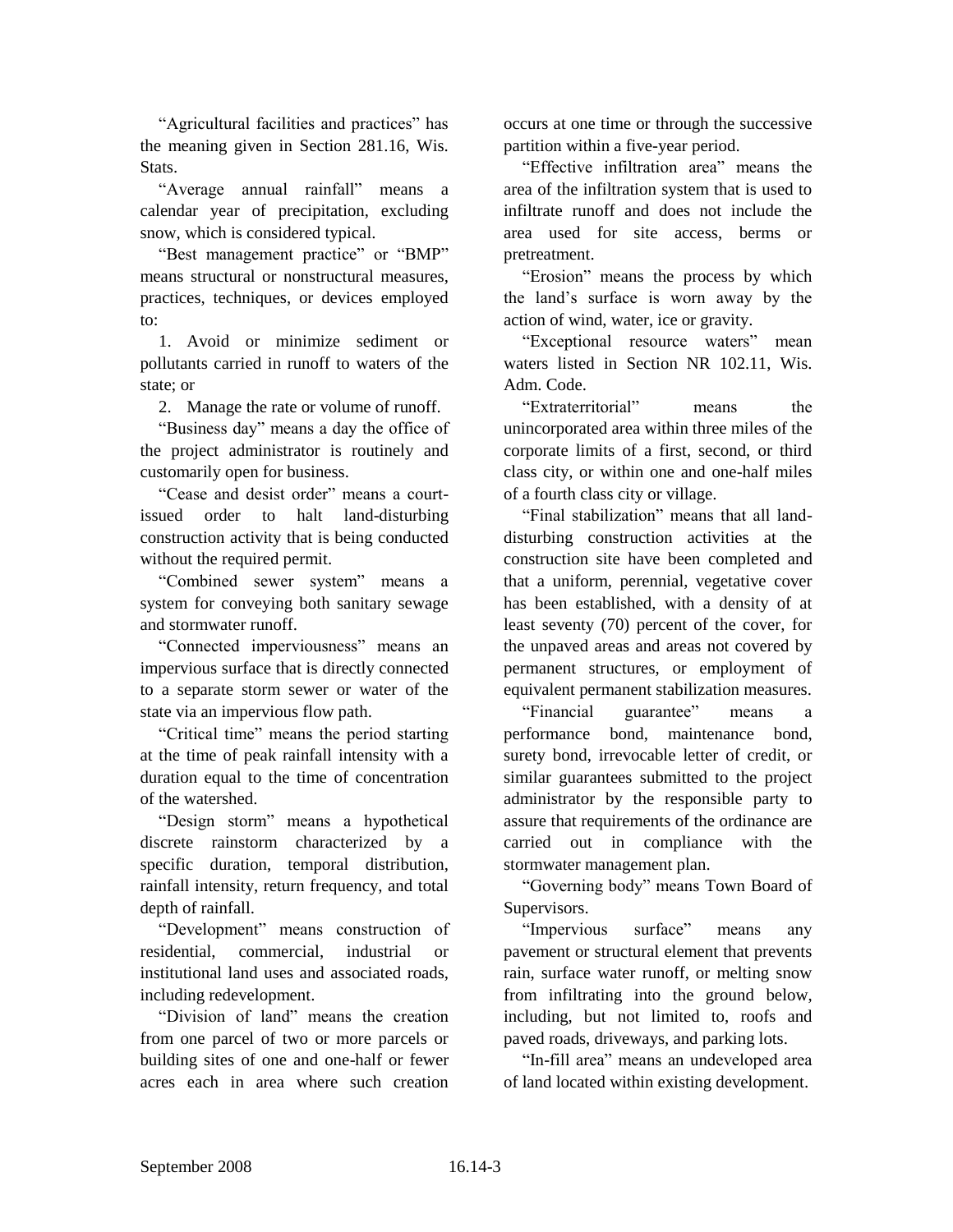"Infiltration" means the entry of precipitation or runoff into or through the soil.

"Infiltration system" means a device or practice such as a basin, trench, rain garden or swale designed specifically to encourage infiltration, but does not include natural infiltration in pervious surfaces such as lawns, redirecting of rooftop downspouts onto lawns or minimal infiltration from practices, such as swales or roadside channels designed for conveyance and pollutant removal only.

"Karst feature" means an area or surficial geologic feature subject to bedrock dissolution so that it is likely to provide a conduit to groundwater, and may include caves, enlarged fractures, mine features, exposed bedrock surfaces, sinkholes, springs, seeps or swallets.

"Land-disturbing construction activity" means any man-made alteration of the land surface resulting in a change in the topography or existing vegetative or nonvegetative soil cover, that may result in runoff and lead to an increase in soil erosion and movement of sediment into waters of the state. Land-disturbing construction activity includes clearing and grubbing, demolition, excavating, pit trench dewatering, filling and grading activities.

"Maintenance agreement" means a legal document that provides for long-term maintenance of stormwater management practices.

"MEP" or "maximum extent practicable" means a level of implementing best management practices in order to achieve a performance standard specified in this chapter which takes into account the best available technology, cost effectiveness and other competing issues such as human safety and welfare, endangered and threatened resources, historic properties and geographic features. MEP allows flexibility in the way to meet the performance standards and may

vary based on the performance standard and site conditions.

"New development" means development resulting from the conversion of previously undeveloped land or agricultural land uses.

"Off-site" means located outside the property boundary described in the permit application.

"On-site" means located within the property boundary described in the permit application.

"Ordinary high water mark" has the meaning given in Section NR 115.03(6), Wis. Adm. Code.

"Outstanding resource waters" mean waters listed in Section NR 102.10, Wis. Adm. Code.

"Percent fines" means the percentage of a given sample of soil, which passes through a No. 200 sieve.

"Performance standard" means a narrative or measurable number specifying the minimum acceptable outcome for a facility or practice.

"Permit" means a written authorization made by the project administrator to the applicant to conduct land-disturbing construction activity or to discharge postconstruction runoff to waters of the state.

"Permit administration fee" means a sum of money paid to the project administrator by the permit applicant for the purpose of recouping the expenses incurred by the authority in administering the permit.

"Pervious surface" means an area that releases as runoff a small portion of the precipitation that falls on it. Lawns, gardens, parks, forests, or other similar vegetated areas are examples of surfaces that typically are pervious.

"Pollutant" has the meaning given in Section 283.01(13), Wis. Stats.

"Pollution" has the meaning given in Section 281.01(10), Wis. Stats.

"Post-construction site" means a construction site following the completion of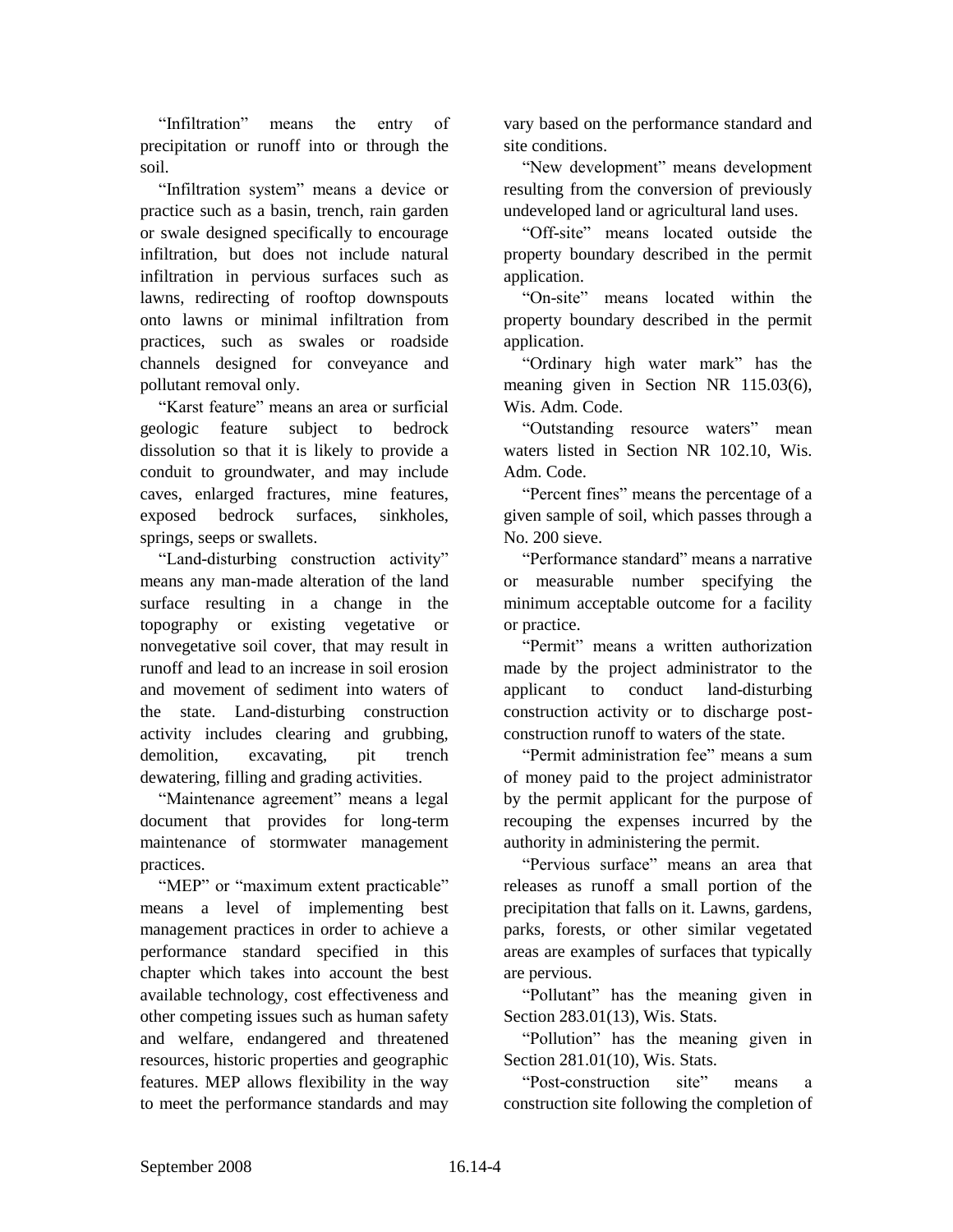land-disturbing construction activity and final site stabilization.

"Pre-development condition" means the extent and distribution of land cover types present before the initiation of landdisturbing construction activity; assuming that all land uses prior to development activity are managed in an environmentally sound manner.

"Preventive action limit" has the meaning given in Section NR 140.05(17), Wis. Adm. Code.

"Project administrator" means the Town of Burlington or their designee.

"Public right-of-way" means any road, alley, street, parking lot, sidewalk, plaza, mall, or pathway owned by or dedicated to a governmental unit.

"Recreational trail" means a path that is:

1. Distinctly set apart from a roadway, street, or sidewalk;

2. Designed for activities such as jogging, walking, hiking, bird-watching, bicycle riding, roller skating, or similar recreational activities not involving the use of motorized vehicles; and

3. Not a sidewalk according to Section 340.01(58), Wis. Stats.

"Redevelopment" means new construction, modification or replacement of older development.

"Regional flood" means the peak flow and peak elevation of water with a one percent probability of occurring during any one year, considering rainfall time and intensity patterns, rainfall duration, area distribution, antecedent moisture, and snow melt. The common misnomer, "one hundred (100) year flood or floodplain" implies a temporal element rather than a one in one hundred (100) random probability of the event.

"Responsible party" means any entity holding fee title to the property or other person contracted or obligated by other

agreement to implement and maintain postconstruction stormwater BMPs.

"Runoff" means stormwater or precipitation including rain, snow, or ice melt or similar water that moves on the land surface via sheet or channelized flow.

"Separate storm sewer" means a conveyance or system of conveyances including roads with drainage systems, streets, catch basins, curbs, gutters, ditches, constructed channels or storm drains, which meets all of the following criteria:

1. Is designed or used for collecting water or conveying runoff;

2. Is not part of a combined sewer system;

3. Is not draining to a stormwater treatment device or system; and

4. Discharges directly or indirectly to waters of the state.

"Site" means the entire area included in the legal description of the land on which the land-disturbing construction activity occurred.

"Stop work order" means an order issued by the project administrator, which requires that all construction activity on the site be stopped.

"Stormwater management plan" means a comprehensive plan designed to reduce the discharge of pollutants from stormwater after the site has undergone final stabilization following completion of the construction activity.

"Stormwater management system plan" is a comprehensive plan designed to reduce the discharge of runoff and pollutants from hydrologic units on a regional or municipal scale.

"Technical standard" means a document that specifies design, predicted performance, and operation and maintenance specifications for a material, device, or method.

"Time of concentration" means the time period for the furthest runoff from the outlet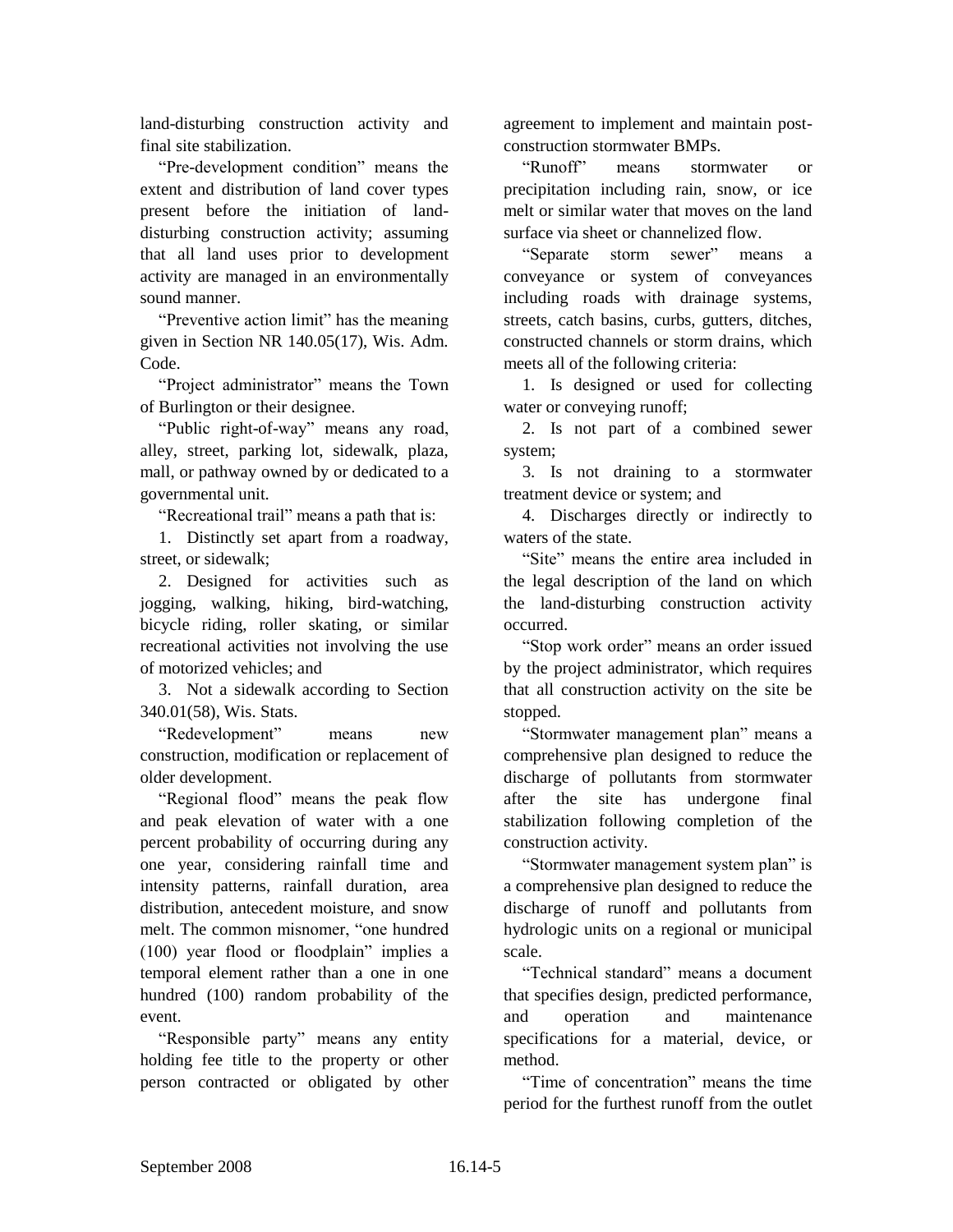of a watershed to contribute to flow at the watershed outlet.

"Top of the channel" means an edge, or point on the landscape, landward from the ordinary high water mark of a surface water of the state, where the slope of the land begins to be less than twelve (12) percent continually for at least fifty (50) feet. If the slope of the land is twelve (12) percent or less continually for the initial fifty (50) feet, landward from the ordinary high water mark, the top of the channel is the ordinary high water mark.

"TR-55" means the United States Department of Agriculture, Natural Resources Conservation Service (previously Soil Conservation Service), Urban Hydrology for Small Watersheds, Second Edition, Technical Release 55, June 1986.

"Type II distribution" means a rainfall type curve as established in the United States Department of Agriculture, Soil Conservation Service, Technical Paper 149, published 1973. The Type II curve is applicable to all of Wisconsin and represents the most intense storm pattern.

"Water quality management" means the stormwater standards and duties established under the Clean Water Act, 33 U.S.C. 1251 et seq., parallel state law regulating the discharge of pollutants, and implementing regulations.

"Waters of the state" has the meaning given in Section 281.01(18), Wis. Stats. (Ord. dated 3/24/05 (part))

# **16.14.060 Technical standards.**

The following methods shall be used in designing the water quality, peak flow shaving and infiltration components of stormwater practices needed to meet the requirements of this chapter:

A. Technical standards identified, developed, or disseminated by the Wisconsin Department of Natural Resources under Subchapter V of Chapter NR 151, Wis. Adm. Code.

B. Where technical standards have not been identified or developed by the Wisconsin Department of Natural Resources, other technical standards may be used provided that the methods have been approved by the project administrator.

C. The most recent rainfall data available from the Southeastern Wisconsin Regional Planning Commission or more protective data shall be the basis for the analyses required by this chapter. (Ord. dated 3/24/05 (part))

## **16.14.070 Performance standards.**

A. Responsible Party. The responsible party shall implement a post-construction stormwater management plan that incorporates the requirements of this section.

B. Plan. A written stormwater quality and quantity management plan in accordance with Section 16.14.090 of this chapter shall be developed and implemented for each post-construction site.

C. Requirements. The water quality plan required under subsection B of this section shall include the following:

1. Total Suspended Solids. BMPs shall be designed, installed, and maintained to control total suspended solids carried in runoff from the post-construction site as follows:

a. For new development, by design, reduce to the maximum extent practicable, the total suspended solids load by eighty (80) percent, based on the average annual rainfall, as compared to no runoff management controls. No person shall be required to exceed an eighty (80) percent total suspended solids reduction to meet the requirements of this subsection.

b. For redevelopment, by design, reduce to the maximum extent practicable, the total suspended solids load by forty (40) percent, based on the average annual rainfall, as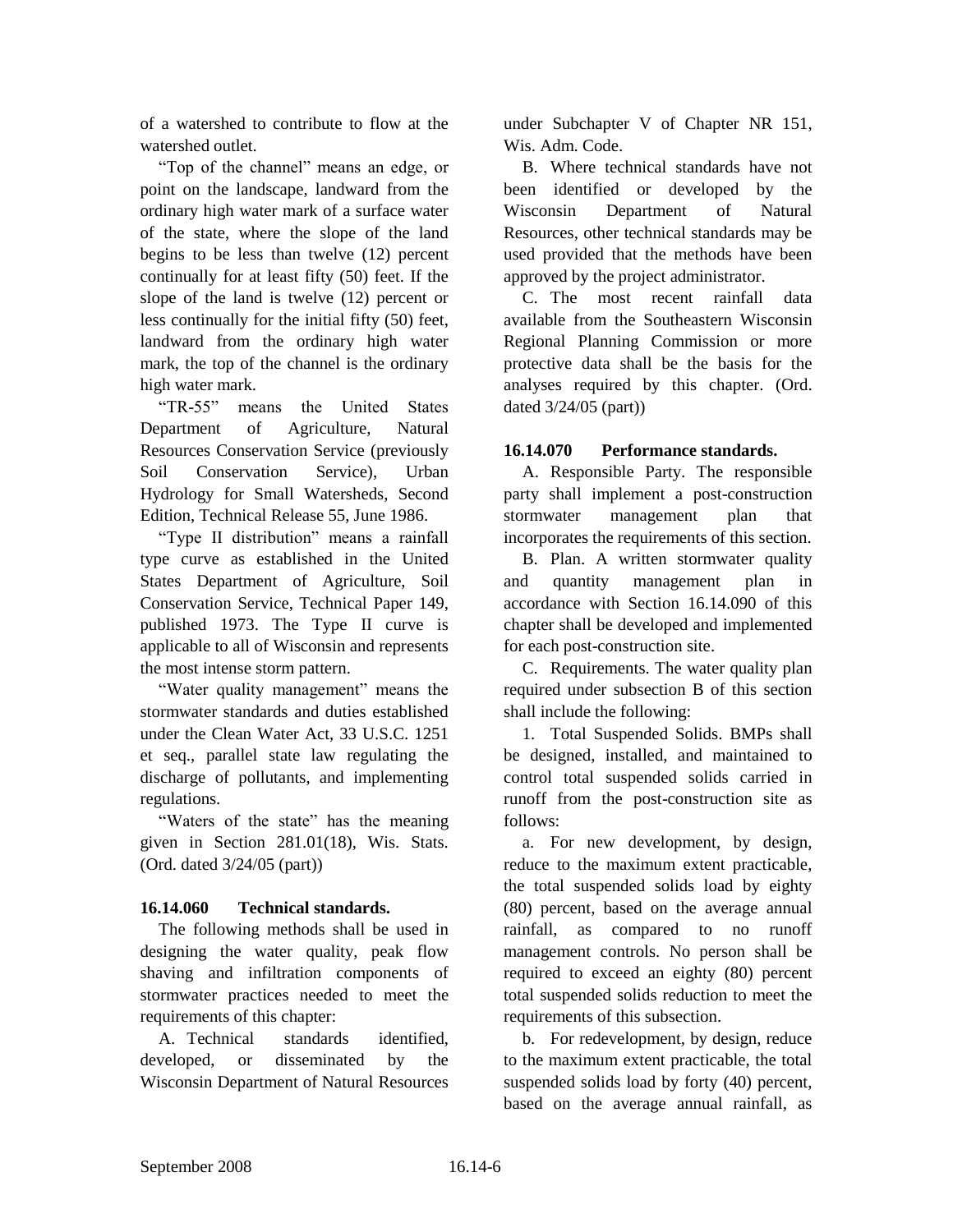compared to no runoff management controls. No person shall be required to exceed a forty (40) percent total suspended solids reduction to meet the requirements of this subsection.

c. For in-fill development under five acres that occurs within ten (10) years after the effective date of this rule February 2005, by design, reduce to the maximum extent practicable, the total suspended solids load by forty (40) percent, based on an average annual rainfall, as compared to no runoff management controls. No person shall be required to exceed a forty (40) percent total suspended solids reduction to meet the requirements of this subsection.

d. For in-fill development that occurs ten (10) or more years after the effective date of this rule February 2005, by design, reduce to the maximum extent practicable, the total suspended solids load by eighty (80) percent, based on an average annual rainfall, as compared to no runoff management controls. No person shall be required to exceed an eighty (80) percent total suspended solids reduction to meet the requirements of this subsection.

e. Notwithstanding subsections  $(C)(1)(a)$  through  $(C)(1)(d)$  of this section, if the design cannot achieve the applicable total suspended solids reduction specified, the stormwater management plan shall include a written and site-specific explanation why that level of reduction is not attained and the total suspended solids load shall be reduced to the maximum extent practicable.

2. Water Quantity and Management of Peak Runoff.

a. BMPs shall manage the volume, timing, and peak flow rate of runoff to prevent increases in the regional flood and stream bank erosion rates.

b. These BMPs may be implemented on either a watershed basis or an individual site basis.

c. When implemented on a watershed basis, the BMPs implemented at a particular site shall comply with the findings of the relevant local or regional stormwater management plan, rather than subsection  $(C)(2)(d)$  of this section.

d. i. Stormwater Discharge Quantity. Unless otherwise provided for in this chapter, all land development activities subject to this chapter shall establish on-site management resources to control the peak flow rates of stormwater discharge from the site. Infiltration of stormwater runoff from driveways, sidewalks, rooftops, and landscaped areas shall be incorporated to the maximum extent technically and financially practical to provide volume control in addition to control peak flows.

ii. On-site management measures shall be used to meet the following minimum performance standards:

(A) The peak flow rates of stormwater runoff from the development shall not exceed those calculated for the series of design storms specified in subsection  $(C)(2)(d)(ii)(B)$  of this section, occurring under pre-development conditions specified in subsection  $(C)(2)(d)(ii)(C)$  of this section. Discharge velocities must be nonerosive to discharge locations, outfall channels, and receiving streams.

(B) At a minimum, post-development peak flow rates for the two-year and the ten (10) year rainfall events shall be controlled either at or below pre-development discharge rates and post-development peak flow rates for the one hundred (100) year rainfall events shall be controlled either at or below the twenty-five (25) year rainfall event pre-development discharge rates.

(C) When the natural resource conservation service TR-55 method is used to calculate peak flow discharge rates and runoff volumes for the pre-development condition, NRCS curve number shall not exceed the following for the given soil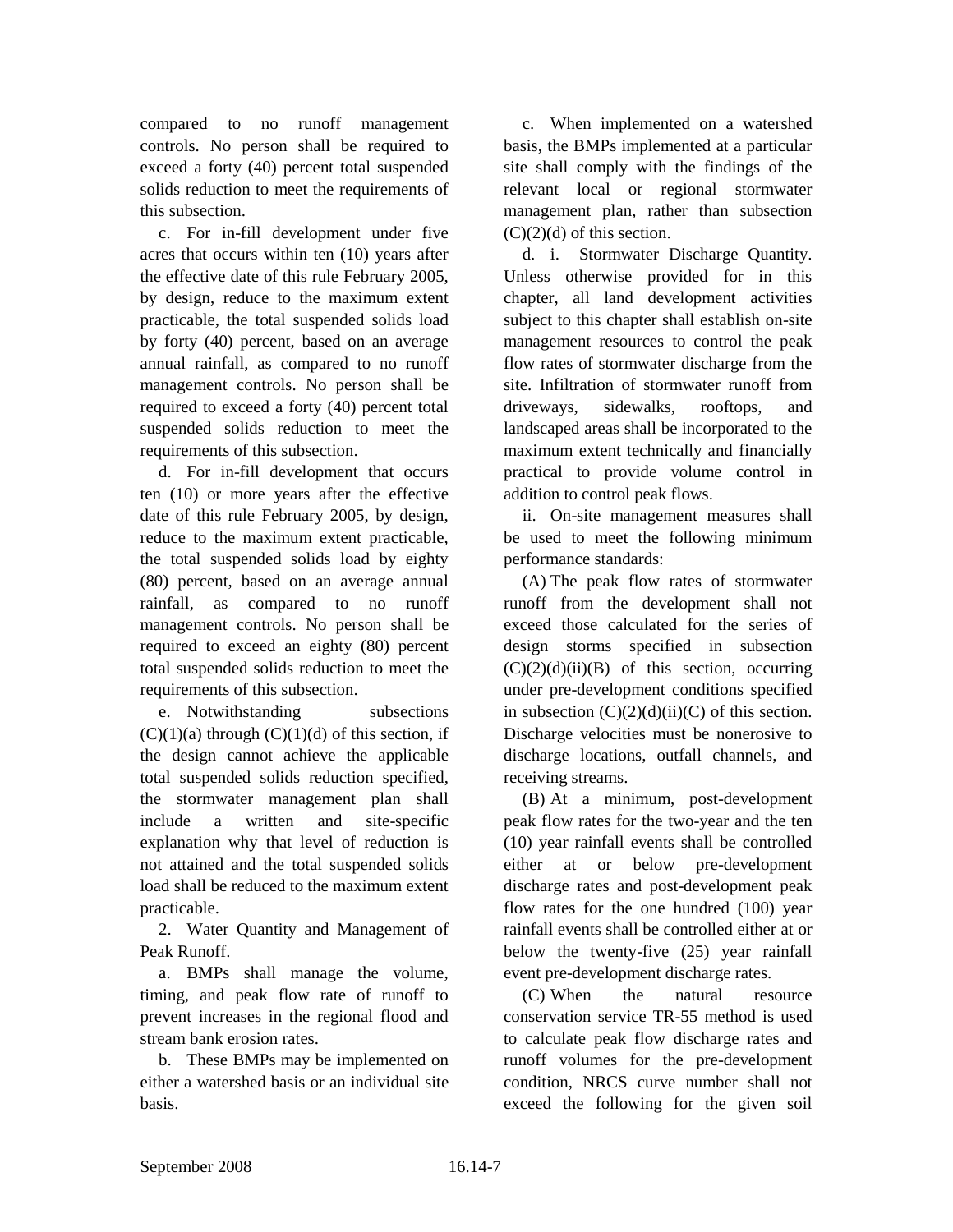hydrologic groups. When other methods for computing runoff are used, they shall assume a comparable pre-development condition.

Table 1 B Maximum Pre-Development Runoff Curve Numbers for Cropland Areas

| Hydrologic soil group $ A B $ $\boxed{C}$ $\boxed{D}$                   |  |  |
|-------------------------------------------------------------------------|--|--|
| Runoff curve number $\left  \frac{56}{70} \right  79 \left  83 \right $ |  |  |

(D) Stormwater discharges to wetlands may be appropriate when the increase or decrease in runoff volumes do not negatively change the wetland functional values. Where such changes are proposed, the impact of the proposal on wetland functional values shall be assessed using a methodology acceptable to the Wisconsin Department of Natural Resources. Significant degradation to wetland functional values shall be avoided.

3. Infiltration. BMPs shall be designed, installed, and maintained to infiltrate runoff to the maximum extent practicable in accordance with the following, except as provided in subsections  $(C)(3)(e)$  through  $(C)(3)(g)$  of this section.

a. For residential developments, one of the following shall be met:

i. Infiltrate sufficient runoff volume so that the post-development infiltration volume shall be at least of the predevelopment infiltration volume, based on an average annual rainfall. However, when designing appropriate infiltration systems to meet this requirement, no more than one percent of the project site is required as an effective infiltration area.

ii. Infiltrate twenty-five (25) percent of the post-development runoff from the twoyear, twenty-four (24) hour design storm with a Type II distribution. Separate curve numbers for pervious and impervious surfaces shall be used to calculate runoff

volumes and not composite curve numbers as defined in TR-55. However, when designing appropriate infiltration systems to meet this requirement, no more than one percent of the project site is required as an effective infiltration area.

b. For nonresidential development, including commercial, industrial, and institutional development, one of the following shall be met:

i. Infiltrate sufficient runoff volume so that the post-development infiltration volume shall be at least sixty (60) percent of the pre-development infiltration volume, based on an average annual rainfall. However, when designing appropriate infiltration systems to meet this requirement, no more than two percent of the project site is required as an effective infiltration area.

ii. Infiltrate ten (10) percent of the runoff from the two-year, twenty-four (24) hour design storm with a Type II distribution. Separate curve numbers for pervious and impervious surfaces shall be used to calculate runoff volumes, and not composite curve numbers as defined in TR-55. However, when designing appropriate infiltration systems to meet this requirement, no more than two percent of the project site is required as an effective infiltration area.

c. Pre-development condition shall be the same as in subsection  $(C)(3)(b)(ii)$  of this section.

d. Before infiltrating runoff, pretreatment shall be required for parking lot runoff and for runoff from new road construction in commercial, industrial and institutional areas that will enter an infiltration system. The pretreatment shall be designed to protect the infiltration system from clogging prior to scheduled maintenance and to protect groundwater quality in accordance with subsection  $(C)(3)(g)$  of this section. Pretreatment options may include, but are not limited to,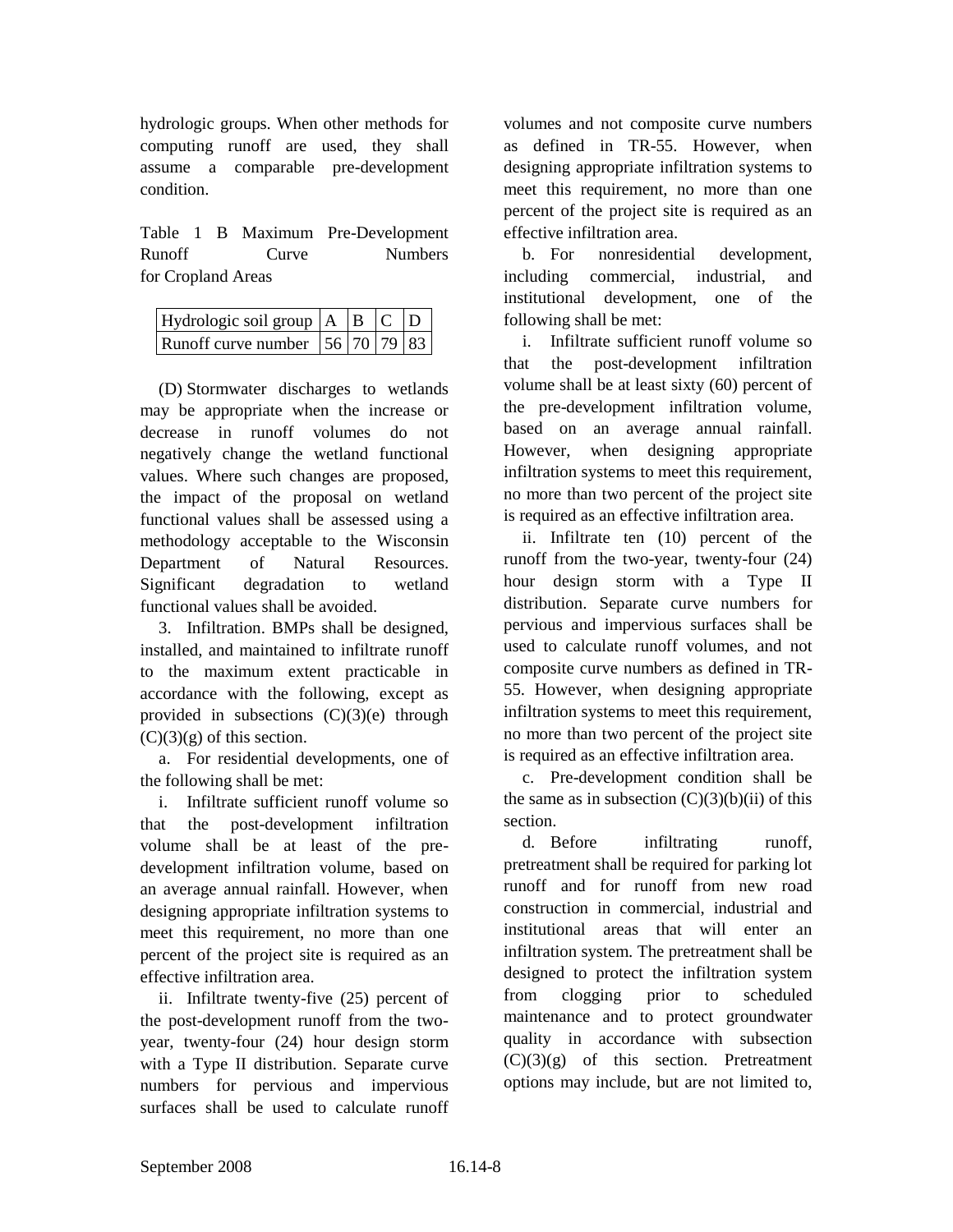oil/grease separation, sedimentation, biofiltration, filtration, swales or filter strips.

e. Infiltration Exclusions. The runoff from the following areas are prohibited from meeting the requirements of this subsection:

i. Areas associated with tier 1 industrial facilities identified in Section NR 216.21(2)(a), Wis. Adm. Code, including storage, loading, rooftop and parking;

ii. Storage and loading areas of tier 2 industrial facilities identified in Section NR 216.21(2)(b), Wis. Adm. Code;

iii. Fueling and vehicle maintenance areas;

iv. Areas within one thousand (1,000) feet upgradient or within one hundred (100) feet downgradient of karst features;

v. Areas with less than three feet separation distance from the bottom of the infiltration system to the elevation of seasonal high groundwater or the top of bedrock, except this subsection does not prohibit infiltration of roof runoff;

vi. Areas with runoff from industrial, commercial and institutional parking lots and roads and residential arterial roads with less than five feet separation distance from the bottom of the infiltration system to the elevation of seasonal high groundwater or the top of bedrock;

vii. Areas within four hundred (400) feet of a community water system well as specified in Section NR 811.16(4), Wis. Adm. Code, or within one hundred (100) feet of a private well as specified in Section NR 812.08(4), Wis. Adm. Code, for runoff infiltrated from commercial, industrial and institutional land uses or regional devices for residential development;

viii. Areas where contaminants of concern, as defined in Section NR 720.03(2), Wis. Adm. Code are present in the soil through which infiltration will occur;

ix. Any area where the soil does not exhibit one of the following soil

characteristics between the bottom of the infiltration system and the seasonal high groundwater and top of bedrock: at least a three-foot soil layer with twenty (20) percent fines or greater; or at least a five-foot soil layer with ten (10) percent fines or greater. This does not apply where the soil medium within the infiltration system provides an equivalent level of protection. This subsection does not prohibit infiltration of roof runoff.

f. Infiltration Exemptions. The following are not required to meet the requirements of this subsection:

i. Areas where the infiltration rate of the soil is less than 0.6 inches/hour measured at the site;

ii. Parking areas and access roads less than five thousand (5,000) square feet for commercial and industrial development;

iii. Redevelopment post-construction sites;

iv. In-fill development areas less than five acres;

v. Infiltration areas during periods when the soil on the site is frozen;

vi. Roads in commercial, industrial, and institutional land uses, and arterial residential roads.

g. i. Infiltration systems designed in accordance with this subsection shall, to the extent technically and economically feasible, minimize the level of pollutants infiltrating to groundwater and shall maintain compliance with the preventive action limit at a point of standards application in accordance with Chapter NR 140, Wis. Adm. Code. However, if site-specific information indicates that compliance with a preventive action limit is not achievable, the infiltration BMP may not be installed or shall be modified to prevent infiltration to the maximum extent practicable.

ii. Notwithstanding subsection  $(C)(3)(g)(i)$  of this section, the discharge from BMPs shall remain below the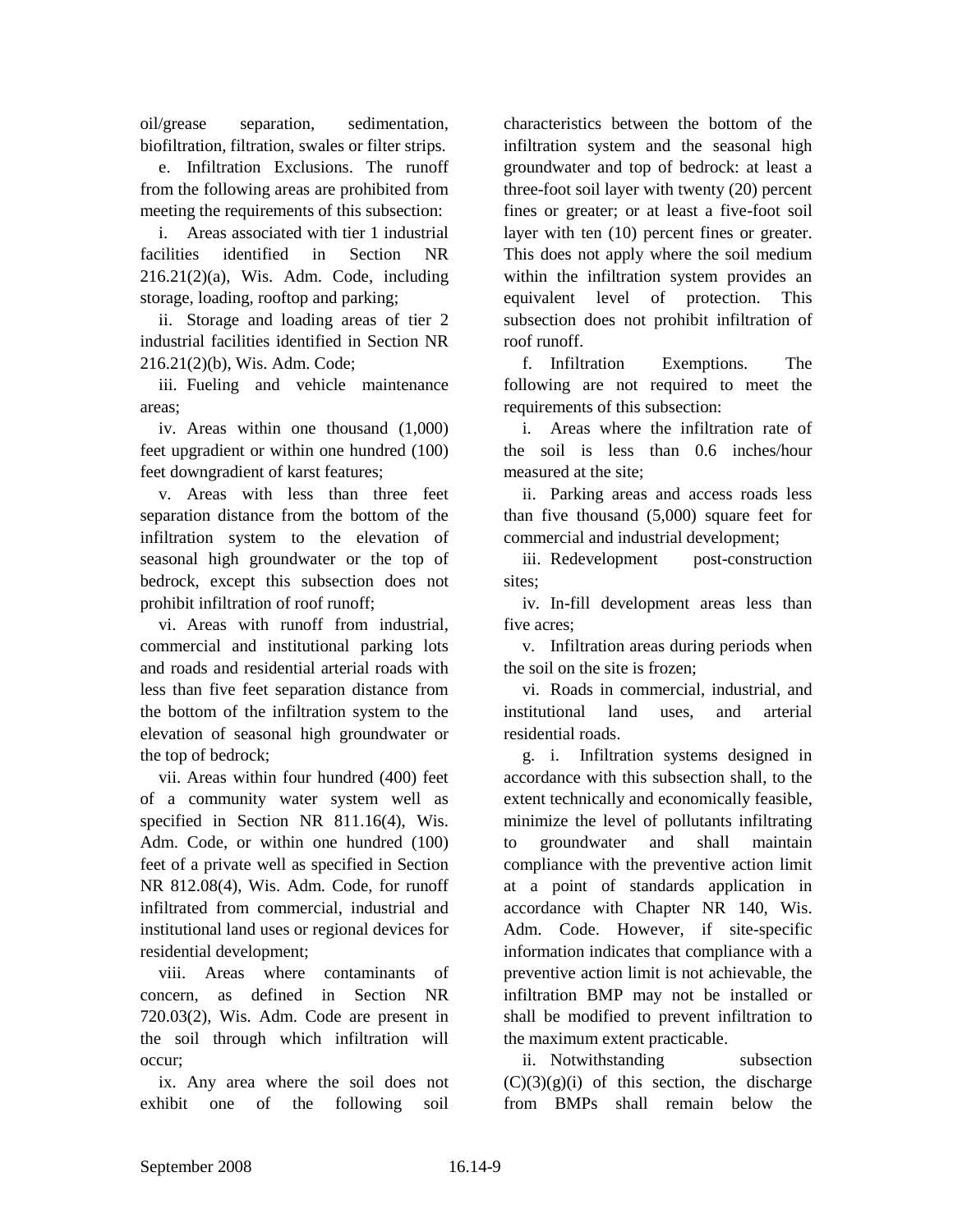enforcement standard at the point of standards application.

4. Protective Areas.

a. Protective area means an area of land that commences at the top of the channel of lakes, streams and rivers, or at the delineated boundary of wetlands, and that is the greatest of the following widths, as measured horizontally from the top of the channel or delineated wetland boundary to the closest impervious surface. However, in this subsection, protective area does not include any area of land adjacent to any stream enclosed within a pipe or culvert, such that runoff cannot enter the enclosure at this location.

i. For outstanding resource waters and exceptional resource waters, and for wetlands in areas of special natural resource interest as specified in Section NR 103.04, seventy-five (75) feet.

ii. For perennial and intermittent streams identified on a United States geological survey 7.5-minute series topographic map, or a county soil survey map, whichever is more current, fifty (50) feet.

iii. For lakes, fifty (50) feet.

iv. For highly susceptible wetlands, fifty (50) feet. Highly susceptible wetlands include the following types: fens, sedge meadows, bogs, low prairies, conifer swamps, shrub swamps, other forested wetlands, fresh wet meadows, shallow marshes, deep marshes and seasonally flooded basins. Wetland boundary delineations shall be made in accordance with Section NR 103.08(1m). This subsection does not apply to wetlands that have been completely filled in accordance with all applicable state and federal regulations. The protective area for wetlands that have been partially filled in accordance with all applicable state and federal regulations shall be measured from the wetland boundary delineation after fill has been placed.

v. For less susceptible wetlands, ten (10) percent of the average wetland width, but no less than ten (10) feet nor more than thirty (30) feet. Less susceptible wetlands include degraded wetlands dominated by invasive species such as reed canary grass.

vi. In subsections  $(C)(4)(a)(i)$ , (iv) and (v) of this section, determinations of the extent of the protective area adjacent to wetlands shall be made on the basis of the sensitivity and runoff susceptibility of the wetland in accordance with the standards and criteria in Section NR 103.03.

vii. For concentrated flow channels with drainage areas greater than one hundred thirty  $(130)$  acres, ten  $(10)$  feet.

b. This subsection applies to postconstruction sites located within a protective area, except those areas exempted pursuant to subsection  $(C)(4)(d)$  of this section.

c. The following requirements shall be met:

i. Impervious surfaces shall be kept out of the protective area to the maximum extent practicable. The stormwater management plan shall contain a written site-specific explanation for any parts of the protective area that are disturbed during construction.

ii. Where land-disturbing construction activity occurs within a protective area, and where no impervious surface is present, adequate sod or self-sustaining vegetative cover of seventy (70) percent or greater shall be established and maintained. The adequate sod or self-sustaining vegetative cover shall be sufficient to provide for bank stability, maintenance of fish habitat and filtering of pollutants from upslope overland flow areas under sheet flow conditions. Nonvegetative materials, such as rock riprap, may be employed on the bank as necessary to prevent erosion, such as on steep slopes or where high velocity flows occur.

iii. Best management practices such as filter strips, swales, or wet detention basins, that are designed to control pollutants from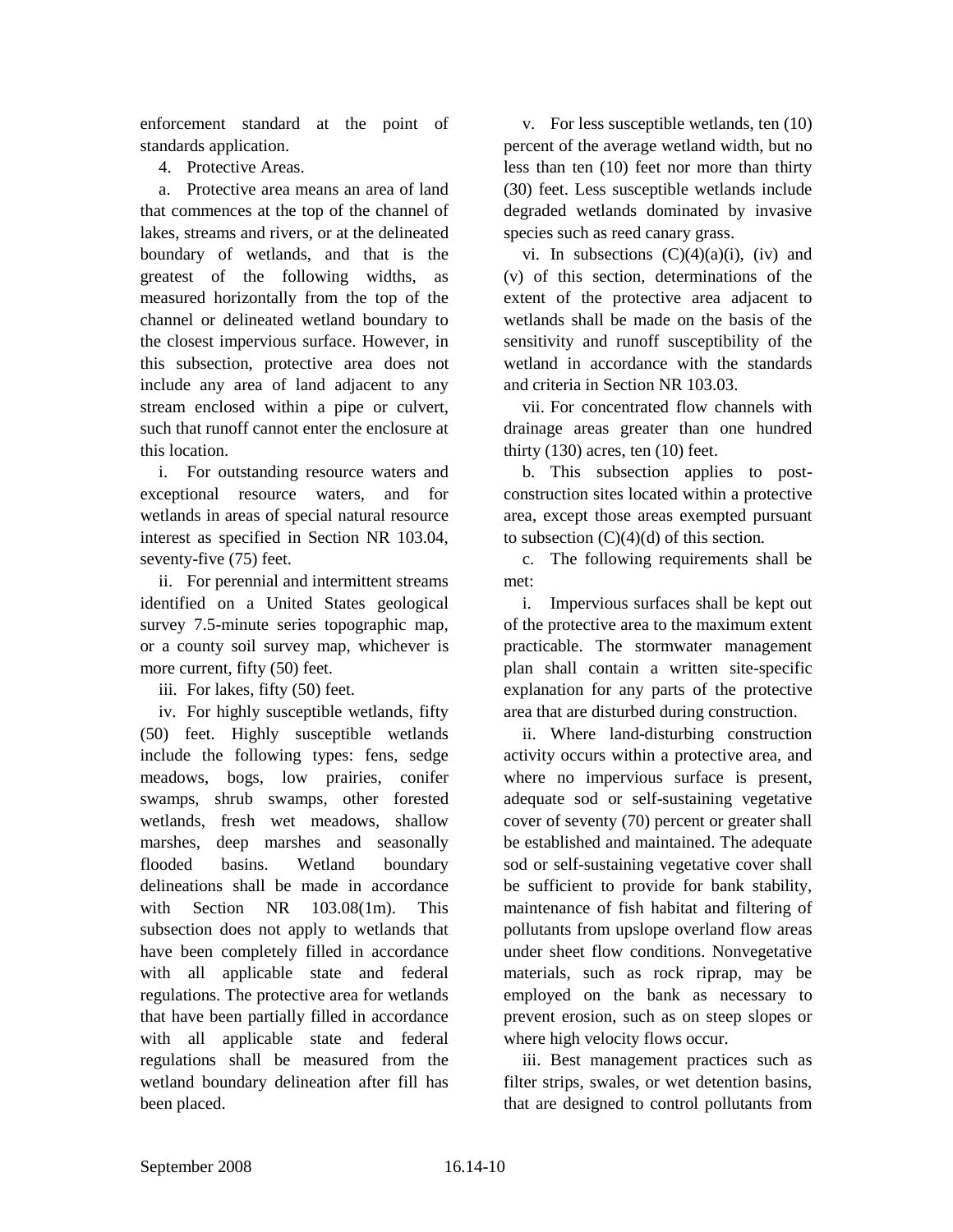non-point sources may be located in the protective area.

d. This subsection does not apply to:

i. Redevelopment post-construction sites;

ii. In-fill development areas less than five acres;

iii. Structures that cross or access surface waters such as boat landings, bridges, and culverts;

iv. Structures constructed in accordance with Section  $59.692(1v)$ , Wis. Stats.;

v. Post-construction sites from which runoff does not enter the surface water, except to the extent that vegetative groundcover is necessary to maintain bank stability.

5. Fueling and Vehicle Maintenance Areas. Fueling and vehicle maintenance areas shall, to the maximum extent practicable, have BMPs designed, installed, and maintained to reduce petroleum within runoff, such that the runoff that enters waters of the state contains no visible petroleum sheen.

6. Swale Treatment for Transportation **Facilities** 

a. Applicability. Except as provided in subsection  $(C)(6)(b)$  of this section, transportation facilities that use swales for runoff conveyance and pollutant removal meet all of the requirements of this section, if the swales are designed to the maximum extent practicable to do all of the following:

i. Be vegetated. However, where appropriate, nonvegetative measures may be employed to prevent erosion or provide for runoff treatment, such as rock riprap stabilization or check dams.

ii. Carry runoff through a swale for two hundred (200) feet or more in length that is designed with a flow velocity no greater than one and one-half feet per second based on a two-year, twenty-four (24) hour design storm. If a swale of two hundred (200) feet in length cannot be designed with a flow

velocity of one and one-half feet per second or less, then the flow velocity shall be reduced to the maximum extent practicable.

b. Exemptions. The project administrator may, consistent with water quality standards, require other provisions of this section be met on a transportation facility with an average daily travel of vehicles greater than two thousand five hundred (2,500) and where the initial surface water of the state that the runoff directly enters is any of the following:

i. An outstanding resource water;

ii. An exceptional resource water;

iii. Waters listed in Section 303(d) of the Federal Clean Water Act that are identified as impaired in whole or in part, due to nonpoint source impacts;

iv. Waters where targeted performance standards are developed under Section NR 151.004, Wis. Adm. Code, to meet water quality standards.

D. General Considerations for On-Site and Off-Site Stormwater Management Measures. The following considerations shall be observed in managing runoff:

1. Natural topography and land cover features such as natural swales, natural depressions, native soil infiltrating capacity, and natural groundwater recharge areas shall be preserved and used, to the extent possible, to meet the requirements of this section.

2. Emergency overland flow for all stormwater facilities shall be provided to prevent exceeding the safe capacity of downstream drainage facilities and prevent endangerment of downstream property or public safety.

3. BMPs for water quantity management shall utilize the following techniques, in order of preference:

a. Preservation of the natural features of development sites, including natural storage and infiltration characteristics;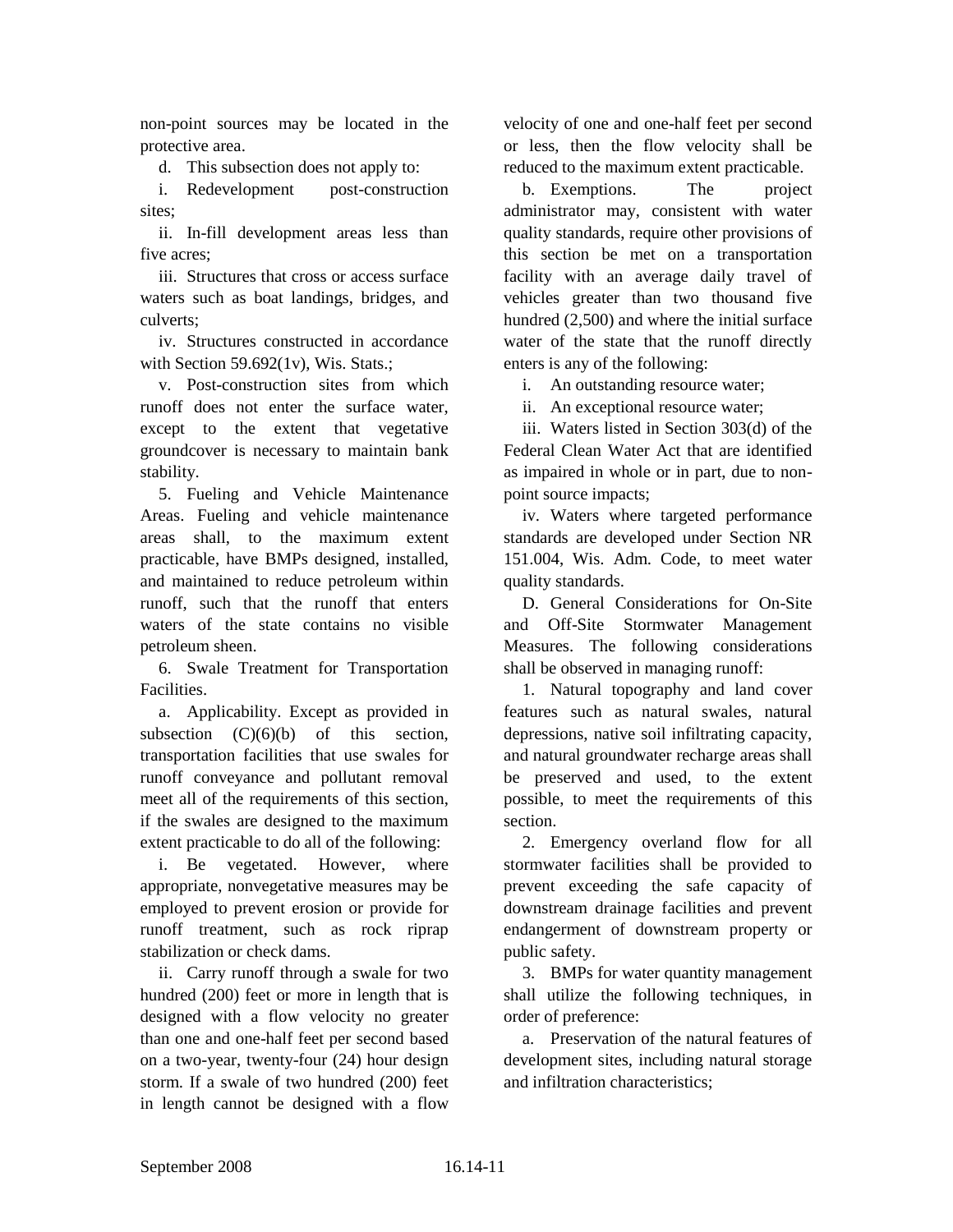b. Preservation of existing natural streams, channels, and drainageways;

c. Minimization of new impervious surfaces;

d. Conveyance of stormwater in open vegetated channels;

e. Construction of structures that provide both quantity and quality control, with structures serving multiple sites being preferable to structures serving individual sites; and

f. Construction of structures that provide only quantity control, with structures serving multiple sites being preferable to structures serving individual sites.

E. Location and Regional Treatment Option.

1. The BMPs may be located on-site or off-site as part of a regional stormwater device, practice, or system within the same watershed.

2. Runoff within a nonnavigable drainageway that flows into a BMP, such as a wet pond, is not required to meet water quality performance standards unless designed to provide treatment.

3. The discharge of runoff from a BMP, such as a wet pond, or after a series of such BMPs is subject to this chapter.

4. The project administrator may approve off-site management measures provided that all of the following conditions are met:

a. The project administrator determines that the post-construction runoff is covered by a stormwater management system plan that is approved by the Town of Burlington and that contains management requirements consistent with the purpose and intent of this chapter.

b. The off-site facility meets all of the following conditions:

i. The facility is in place;

ii. The facility is designed and adequately sized to provide a level of

stormwater control equal to or greater than that, which would be afforded by on-site practices meeting the performance standards of this chapter;

iii. The facility has a legally obligated entity responsible for its long-term operation and maintenance.

5. Where a regional treatment option exists such that the project administrator exempts the applicant from all or part of the minimum on-site stormwater management requirements, the applicant shall be required to pay a fee in an amount determined in negotiation with the project administrator. In determining the fee for post-construction runoff, the project administrator shall consider an equitable distribution of the cost for land, engineering design, construction, and maintenance of the regional treatment option.

F. Alternate Requirements. The project administrator may establish stormwater management requirements more stringent than those set forth in this section if the project administrator determines that an added level of protection is needed to protect sensitive resources. (Ord. dated 3/24/05 (part))

## **16.14.080 Approval requirements, procedures, and fees.**

A. Approval Required. No responsible party may undertake a land-disturbing construction activity subject to this chapter without receiving a post-construction runoff approval letter from the project administrator prior to commencing the proposed activity.

B. Any responsible party desiring a post construction storm water management approval shall submit to the project administrator a storm water management submittal according to the requirements of this chapter..

1. Unless specifically excepted, a storm water management submittal must contain a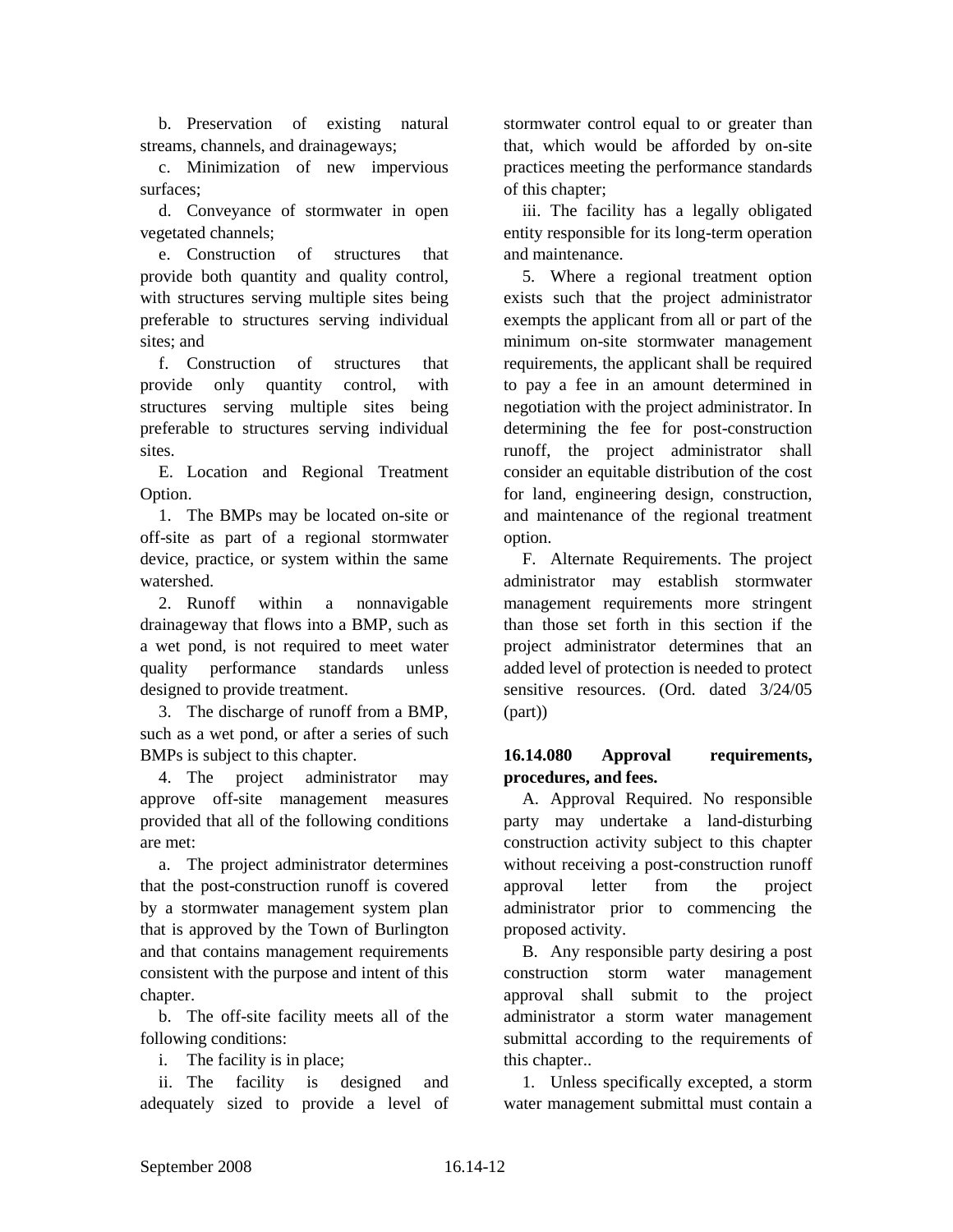stormwater management plan and a maintenance agreement.

2. The stormwater management plan shall be prepared to meet the requirements of Sections 16.14.070 and 16.14.090, the maintenance agreement shall be prepared to meet the requirements of Section 16.14.100, the financial guarantee shall meet the requirements of Section 16.14.110.

C. Review and Approval of Storm water runoff management plan. The project administrator shall review any stormwater management plan submittal, as follows:

1. Within twenty (20) business days of the receipt of a complete submittal, including all items as required by subsection B of this section, the project administrator shall inform the applicant whether the plan and maintenance agreement are approved or disapproved based on the requirements of this chapter.

2. If the stormwater plan and maintenance agreement are approved, the project administrator shall issue a storm water runoff management approval letter.

3. If the stormwater plan or maintenance agreement is disapproved, the project administrator shall detail in writing the reasons for disapproval.

4. The project administrator may request additional information from the applicant. If additional information is submitted, the project administrator shall have fifteen (15) business days from the date the additional information is received to inform the applicant that the plan and maintenance agreement are either approved or disapproved.

D. Storm Water Approvals. All approvals issued under this chapter shall be subject to the following conditions, and holders of approvals issued under this chapter shall be deemed to have accepted these conditions. The project administrator may suspend or revoke an approval for violation of an approval condition, following

written notification of the responsible party. An action by the project administrator to suspend or revoke this approval may be appealed in accordance with Section 16.14.140 of this chapter.

1. The responsible party shall design and install all structural or identify nonstructural stormwater management measures, or both, in accordance with the approved stormwater management plan and this approval.

2. The responsible party shall notify the project administrator at least three business days before commencing any work in conjunction with the stormwater management plan, and within three business days upon completion of the stormwater management practices. If required as a special condition under subsection E of this section, the responsible party shall make additional notification according to a schedule set forth by the project administrator so that practice installations can be inspected during construction.

3. Practice installations required as part of this chapter shall be certified "as built." Completed stormwater management practices must pass a final inspection by the project administrator or its designee to determine if they are in accordance with the approved stormwater management plan and ordinance. The project administrator or its designee shall notify the responsible party in writing of any changes required in such practices to bring them into compliance with the conditions of this permit.

4. The responsible party shall maintain all stormwater management practices until the responsibility is transferred to the Town Board, or subsequent private owners as specified in the approved maintenance agreement.

5. The responsible party authorizes the project administrator to perform any work or operations necessary to bring stormwater management measures into conformance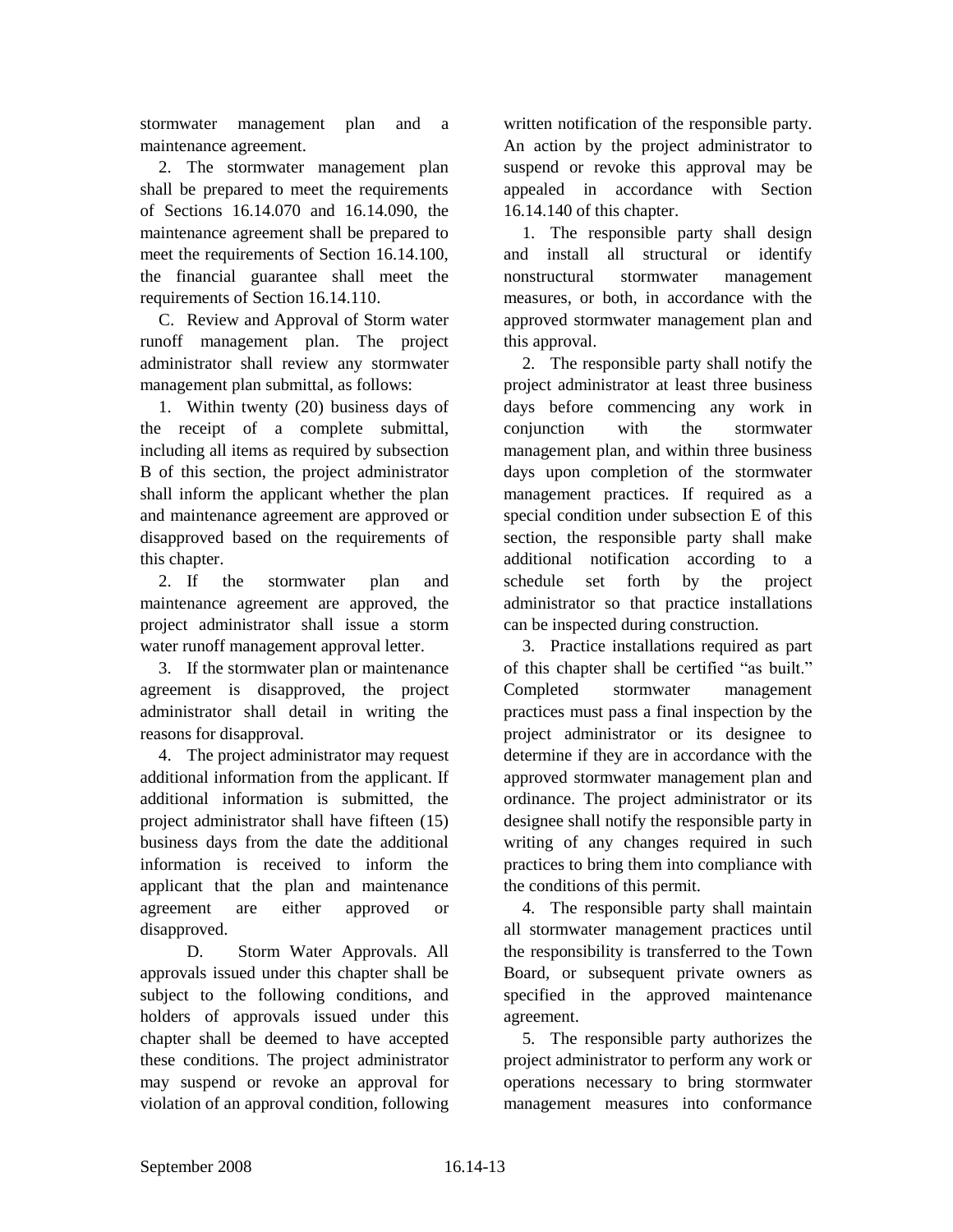with the approved stormwater management plan, and consents to a special assessment or charge against the property as authorized under Subchapter VII of Chapter 66, Wis. Stats., or to charging such costs against the financial guarantee posted under Section 16.14.110 of this chapter.

6. If so directed by the project administrator, the responsible party shall repair at the responsible party's own expense all damage to adjoining municipal facilities and drainageways caused by runoff, where such damage is caused by activities that are not in compliance with the approved stormwater management plan.

7. The responsible party shall permit property access to the project administrator or its designee for the purpose of inspecting the property for compliance with the approved stormwater management plan and this approval.

8. Where site development or redevelopment involves changes in direction, increases in the peak rate or the total volume of runoff, the project administrator may require the responsible party to make appropriate legal arrangements with affected property owners concerning the prevention of endangerment to property or public safety.

E. Approval Conditions. Approvals issued under this subsection may include reasonable and necessary conditions established by project administrator in addition to the requirements needed to meet the performance standards in Section 16.14.070 or a financial guarantee as provided for in Section 16.14.110 of this chapter.

F. Approval Duration. Approvals issued under this section shall be valid from the date of issuance through the date the project administrator notifies the responsible party that all stormwater management practices have passed the final inspection required

under subsection (D)(3) of this section. (Ord. dated 3/24/05 (part))

## **16.14.090 Stormwater management plan.**

A. Plan Requirements. The stormwater management plan required under Section 16.14.080(B) of this chapter shall contain at a minimum the following information:

1. Name, address, and telephone number for the following or their designees: landowner; developer; project engineer for practice design and certification; person(s) responsible for installation of stormwater management practices; and person(s) responsible for maintenance of stormwater management practices prior to the transfer, if any, of maintenance responsibility to another party.

2. A proper legal description of the property proposed to be developed, referenced to the U.S. Public Land Survey system or to block and lot numbers within a recorded land subdivision plat.

3. Pre-development site conditions, including:

a. One or more site maps at a scale of not less than one inch equals one hundred (100) feet. The site maps shall show the following: site location and legal property description; predominant soil types and hydrologic soil groups; existing cover type and condition; topographic contours of the site at a scale not to exceed two feet; topography and drainage network including enough of the contiguous properties to show runoff patterns onto, through, and from the site; watercourses that may affect or be affected by runoff from the site; flow path and direction for all stormwater conveyance sections; watershed boundaries used in hydrology determinations to show compliance with performance standards; lakes, streams, wetlands, channels, ditches, and other watercourses on and immediately adjacent to the site; limits of the regional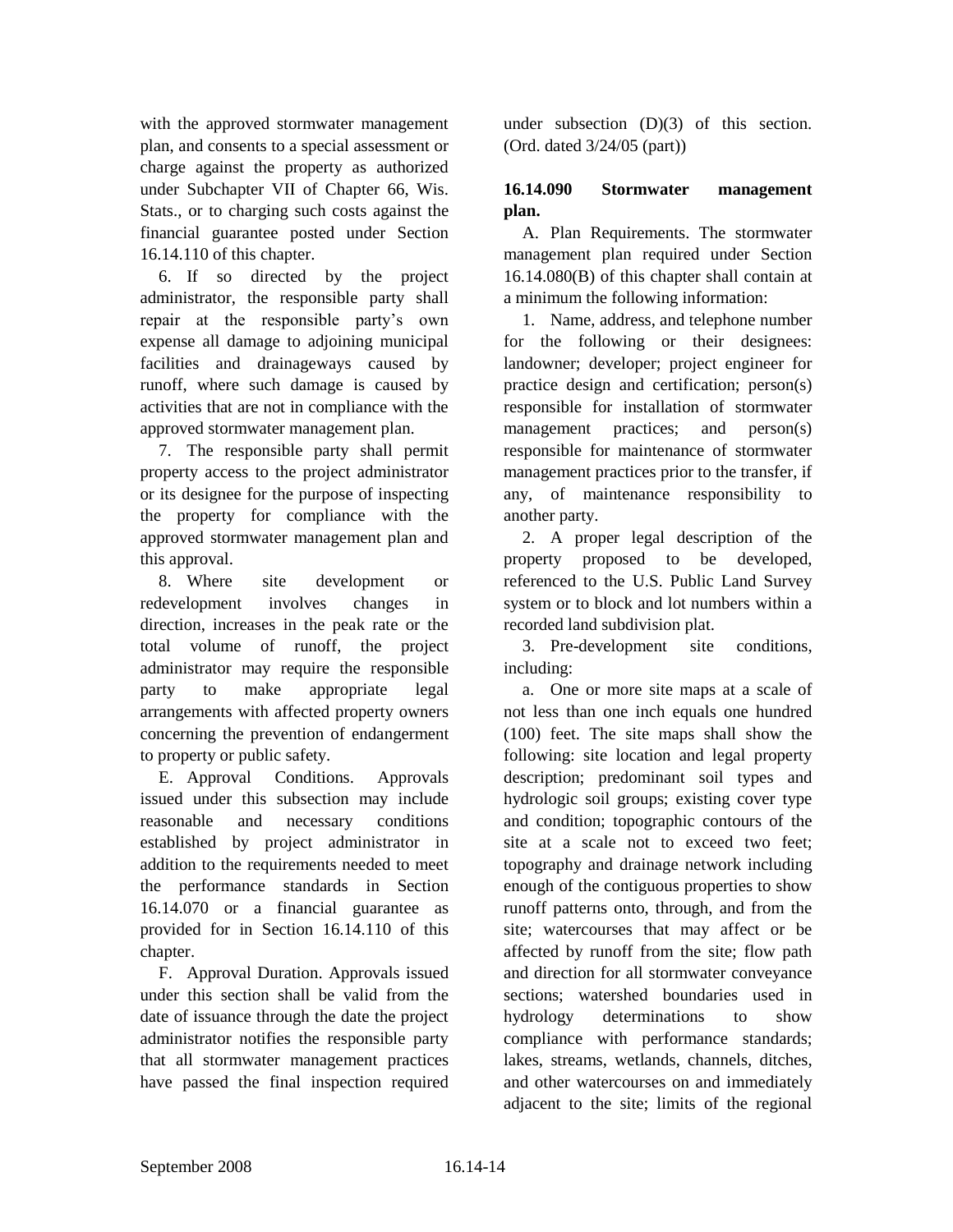flood (the one percent probability storm event) floodplain; location of wells and wellhead protection areas covering the project area and delineated pursuant to Section NR 811.16, Wis. Adm. Code.

b. Hydrology and pollutant loading computations as needed to show compliance with performance standards. All major assumptions used in developing input parameters shall be cross clearly stated. The geographic areas used in making the calculations shall be clearly referenced to the required map(s).

4. Post-development site conditions, including:

a. Explanation of the provisions to preserve and use natural topography and land cover features to minimize changes in peak flow runoff rates and volumes to surface waters and wetlands.

b. Explanation of any restrictions on stormwater management measures in the development area imposed by wellhead protection plans and ordinances.

c. One or more site maps at a scale of not less than one inch equals one hundred (100) feet showing the following: postconstruction pervious areas including vegetative cover type and condition; impervious surfaces including all buildings, structures, and pavement; post-construction topographic contours of the site at a scale not to exceed two feet; post-construction drainage network including enough of the contiguous properties to show runoff patterns onto, through, and from the site; locations and dimensions of drainage easements; locations of maintenance easements specified in the maintenance agreement; flow path and direction for all stormwater conveyance sections; location and type of all stormwater management conveyance and treatment practices, including the on-site and off-site tributary drainage area; location and type of conveyance system that will carry runoff

from the drainage and treatment practices to the nearest adequate outlet such as a curbed street, storm drain, or natural drainageway; watershed boundaries used in hydrology and pollutant loading calculations and any changes to lakes, streams, wetlands, channels, ditches, and other watercourses on and immediately adjacent to the site.

d. Hydrology and pollutant loading computations as needed to show compliance with performance standards. The computations shall be made for each discharge point in the development, and the geographic areas used in making the calculations shall be clearly cross-referenced to the required map(s).

e. Results of investigations of soils and groundwater required for the placement and design of stormwater management measures. Detailed drawings including cross-sections and profiles of all permanent stormwater conveyance and treatment practices.

5. A description and installation schedule for the stormwater management practices needed to meet the performance standards in Section 16.14.070 of this chapter.

6. A maintenance plan developed for the life of each stormwater management practice including the required maintenance activities and maintenance activity schedule.

7. Cost estimates for the construction, operation, and maintenance of each stormwater management practice.

8. Other information requested in writing by the project administrator to determine compliance of the proposed stormwater management measures with the provisions of this chapter.

9. All site investigations, plans, designs, computations, and drawings shall be certified by a licensed professional engineer to be prepared in accordance with accepted engineering practice and requirements of this chapter.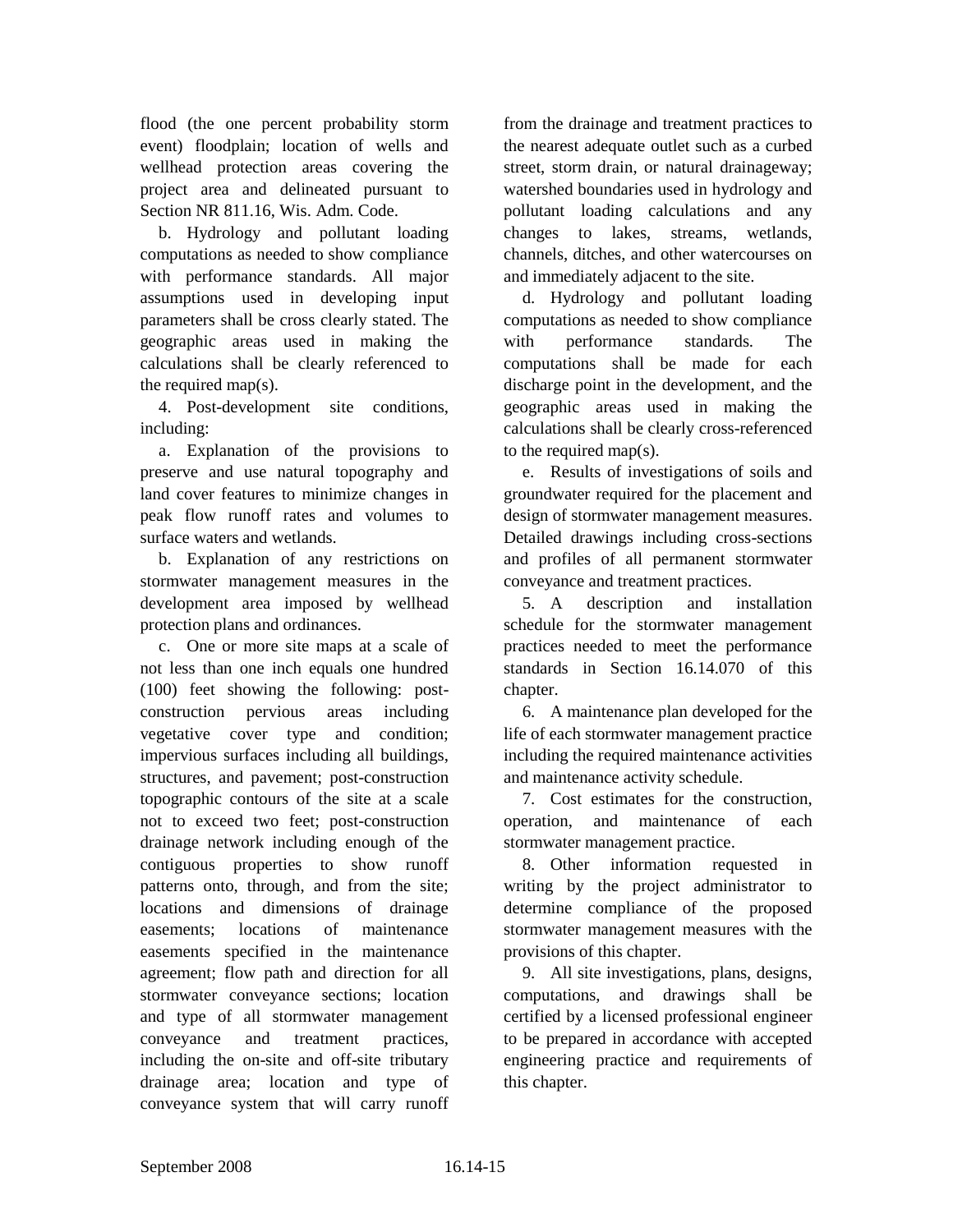B. Alternate Requirements. The project administrator may prescribe alternative submittal requirements for applicants seeking an exemption to on-site stormwater management performance standards under Section 16.14.070(E) of this chapter. (Ord. dated 3/24/05 (part))

## **16.14.100 Maintenance agreement.**

A. Maintenance Agreement Required. The maintenance agreement required under Section 16.14.080(B) of this chapter for stormwater management practices shall be an agreement between the town of Burlington and the responsible party to provide for maintenance of stormwater practices beyond the duration period of this permit. The maintenance agreement shall be filed with the county register of deeds as a property deed restriction so that it is binding upon all subsequent owners of the land served by the stormwater management practices.

B. Agreement Provisions. The maintenance agreement shall contain the following information and provisions and be consistent with the maintenance plan required by Section  $16.14.090(A)(6)$  of this chapter:

1. Identification of the stormwater facilities and designation of the drainage area served by the facilities;

2. A schedule for regular maintenance of each aspect of the stormwater management system consistent with the stormwater management plan required under Section 16.14.080(B) of this chapter;

3. Identification of the responsible party(s), organization, or city, county, town or village responsible for long-term maintenance of the stormwater management practices identified in the stormwater management plan required under Section 16.14.080(B) of this chapter;

4. Requirement that the responsible party(s), organization, or city, county, town

or village shall maintain stormwater management practices in accordance with the schedule included in subsection (B)(2) of this section;

5. Authorization for the project administrator, its designee and Racine County to access the property to conduct inspections of stormwater management practices as necessary to ascertain that the practices are being maintained and operated in accordance with the agreement;

6. Agreement that the party designated under subsection  $(B)(3)$  of this section, as responsible for long-term maintenance of the stormwater management practices, shall be notified by the project administrator of maintenance problems which require correction. The specified corrective actions shall be undertaken within a reasonable time frame as set by the project administrator;

7. Authorization of the project administrator to perform the corrected actions identified in the inspection report if the responsible party designated under subsection (B)(3) of this section does not make the required corrections in the specified time period. The project administrator shall enter the amount due on the tax rolls and collect the money as a special charge against the property pursuant to Subchapter VII of Chapter 66, Wis. Stats. (Ord. dated 3/24/05 (part))

## **16.14.110 Financial guarantee.**

A. Establishment of the Guarantee. The project administrator may require the submittal of a financial guarantee, the form and type of which shall be acceptable to the project administrator. The financial guarantee shall be in an amount determined by the project administrator to be the estimated cost of construction and the estimated cost of maintenance of the stormwater management practices during the period which the designated party in the maintenance agreement has maintenance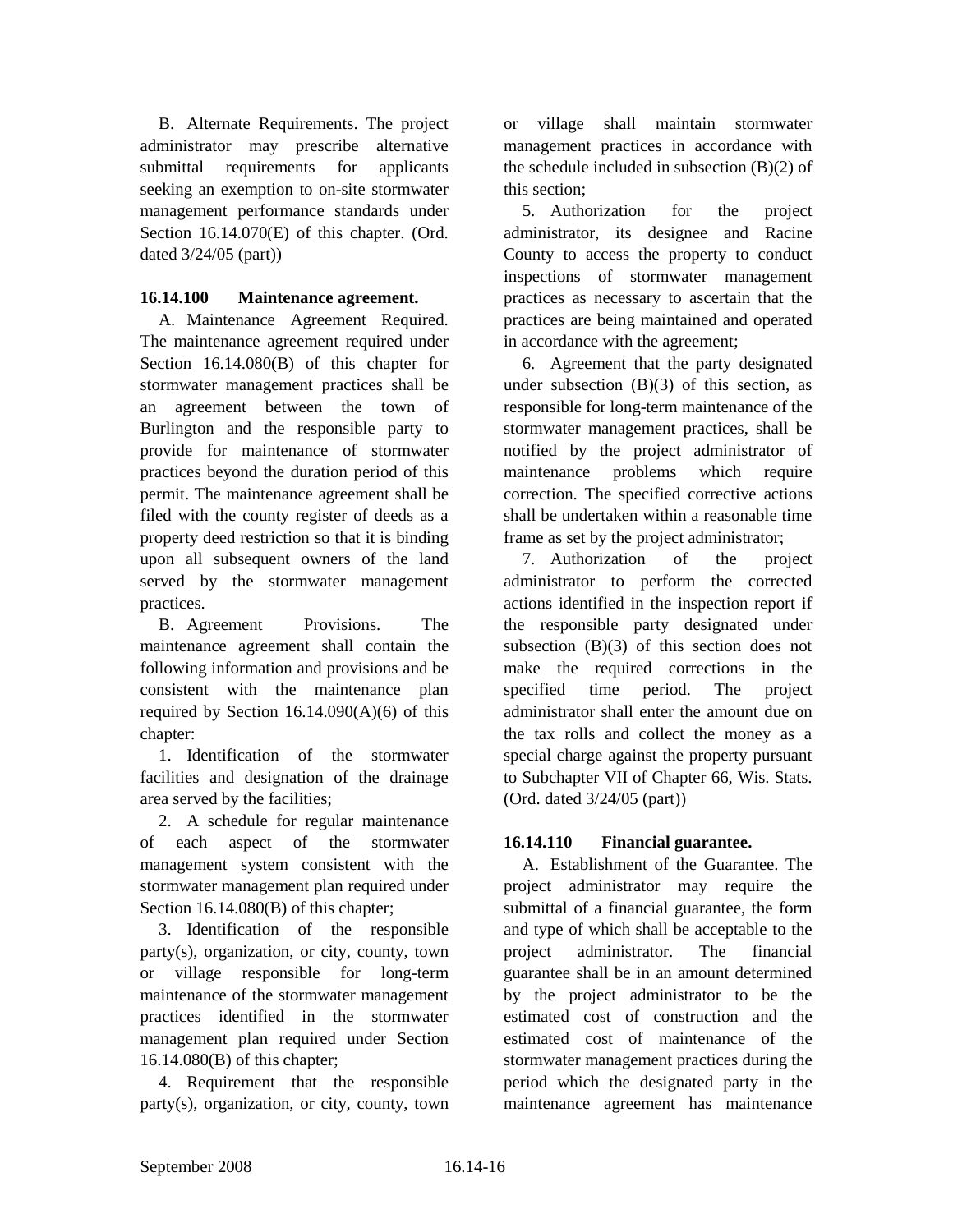responsibility. The financial guarantee shall give the project administrator the authorization to use the funds to complete the stormwater management practices if the responsible party defaults or does not properly implement the approved stormwater management plan, upon written notice to the responsible party by the project administrator that the requirements of this chapter have not been met.

B. Conditions for Release. Conditions for the release of the financial guarantee are as follows:

1. The project administrator shall release the portion of the financial guarantee established under this section, less any costs incurred by the town of Burlington to complete installation of practices, upon submission of "as built plans" by a licensed professional engineer. The project administrator may make provisions for a partial pro-rata release of the financial guarantee based on the completion of various development stages.

2. The project administrator shall release the portion of the financial guarantee established under this section to assure maintenance of stormwater practices, less any costs incurred by the town of Burlington, at such time that the responsibility for practice maintenance is passed on to another entity via an approved maintenance agreement. (Ord. dated 3/24/05 (part))

16.14.120 Reserved

# **16.14.130 Enforcement.**

A. Any land-disturbing construction activity or post-construction runoff initiated after the effective date of the ordinance codified in this chapter by any person subject to the ordinance provisions shall be deemed a violation unless conducted in accordance with the requirements of this chapter.

B. The project administrator shall notify the responsible party of any noncomplying land-disturbing construction activity or postconstruction runoff. The notice shall describe the nature of the violation, remedial actions needed, a schedule for remedial action, or additional enforcement action which may be taken. Any technique that effectively provides actual and verifiable notice may be used.

C. If the violations are likely to result in damage to properties, public facilities, or waters of the state, the project administrator may enter the land and take corrective actions necessary to prevent such damage. The costs incurred by the project administrator plus interest and legal costs shall be paid by the responsible party.

D. If the project administrator determines that any person is in violation of this chapter or a stormwater permit, the authority may issue a notice of violation, a stop work order, a cease and desist order, or revoke the permit, or refer the noncompliance to the Town Attorney for civil enforcement, penalties, injunctive orders or other appropriate relief.

E. Every violation of this chapter is a public nuisance. Any person who violates this chapter shall be subject to a forfeiture of not less than one hundred dollars (\$100.00) or more than one thousand dollars (\$1,000.00) per offense, together with the costs of prosecution. Each day each violation continues shall constitute a separate offense.

F. When the project administrator determines that the holder of a permit issued pursuant to this chapter has failed to follow practices, or has failed to comply with schedules in a stormwater management plan, the project administrator or a party designated by the project administrator may enter upon the land and perform the work or other operations necessary to bring the condition of such lands into conformance